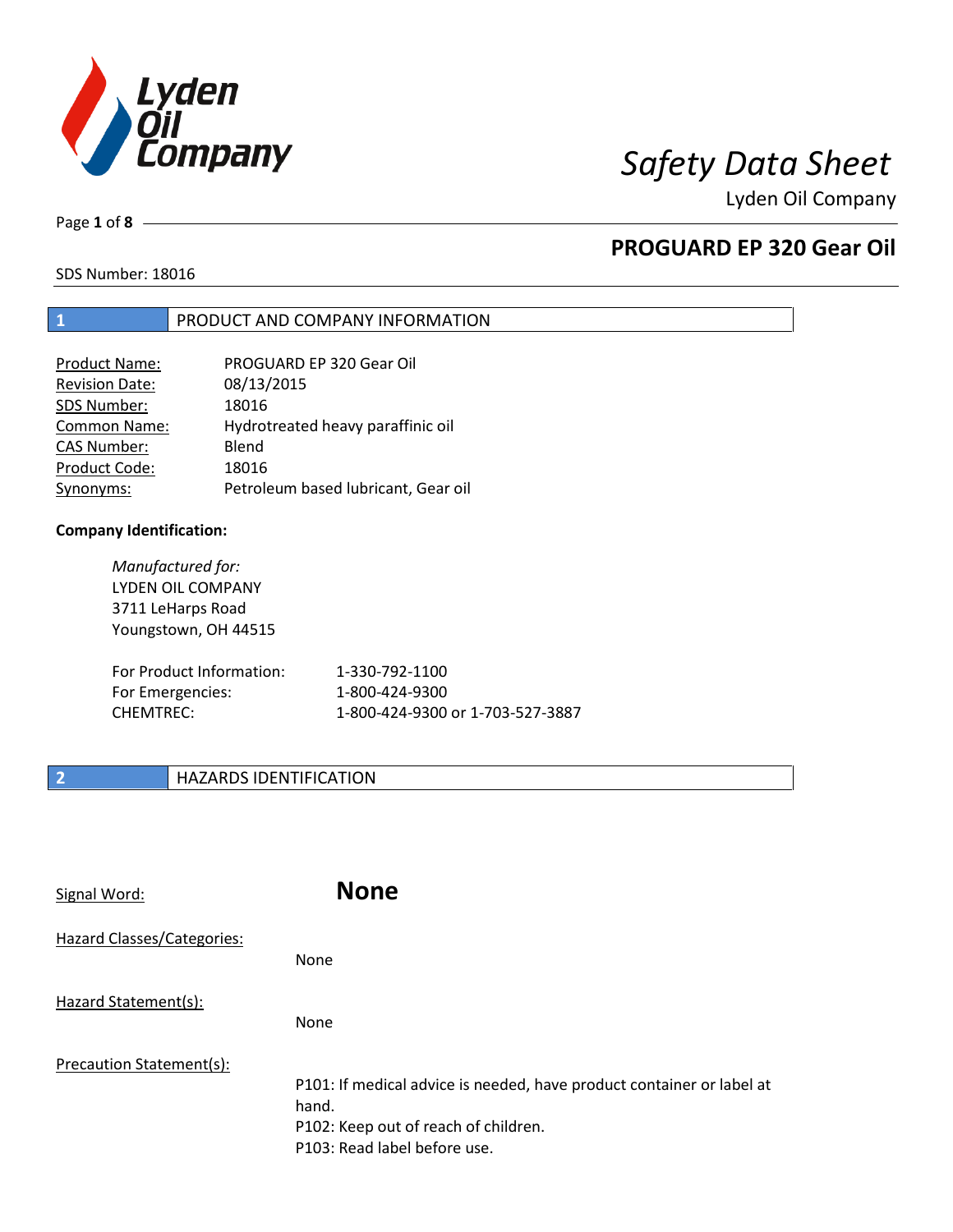

Page **2** of **8**

# **PROGUARD EP 320 Gear Oil**

SDS Number: 18016

Other Hazard Statement(s):

Repeated skin contact may cause dermatitis or an oil acne.

|  | COMPOSITION / INFORMATION ON INGREDIENTS |  |
|--|------------------------------------------|--|
|--|------------------------------------------|--|

Ingredients:

*Mixture of the substances listed below with nonhazardous additions.*

| <b>Chemical Name</b>                                      | <b>CAS Number</b> | Percentage  |
|-----------------------------------------------------------|-------------------|-------------|
| Distillates (petroleum), solvent-dewaxed heavy paraffinic | 64742-65-0        | $10 - 20$   |
| Residual oils, petroleum, solvent dewaxed                 | 64742-62-7        | 80-90       |
| Olefin Sulfide                                            | N/A               | $<$ 2       |
| Alkenyl Amine                                             | N/A               | < 0.1       |
| Additives                                                 | N/A               | $\langle$ 2 |

*\*Any concentration shown as a range is to protect confidentiality or is due to batch variation.*

|  | <b>CIDCT AID MEACHDEC</b><br>AJUREJ<br>ıvı<br>נחו<br>שור<br>. |
|--|---------------------------------------------------------------|
|--|---------------------------------------------------------------|

## Description of First Aid Measures:

| Inhalation:   | If symptoms develop, move victim to fresh air. If symptoms persist,<br>obtain medical attention.                  |
|---------------|-------------------------------------------------------------------------------------------------------------------|
| Skin Contact: | Wash with soap and water. Remove contaminated clothing and wash<br>before reuse. Get medical attention if needed. |
| Eye Contact:  | Rinse opened eye for several minutes under running water. If<br>symptoms persist, consult medical attention.      |
| Ingestion:    | Rinse mouth with water. If symptoms develop, obtain medical<br>attention.                                         |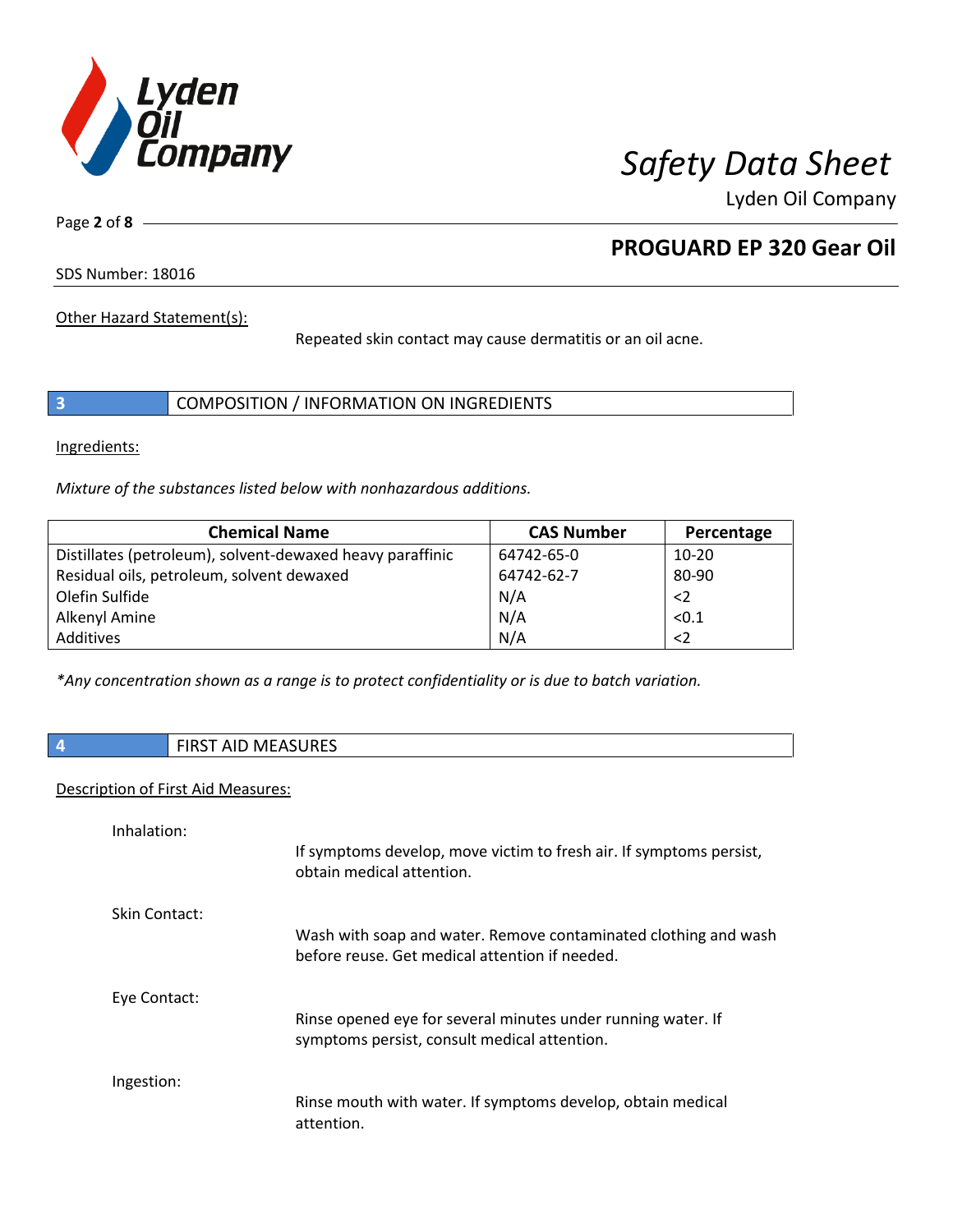

**PROGUARD EP 320 Gear Oil**

Lyden Oil Company

SDS Number: 18016

Page **3** of **8**

| Symptoms and Effects, both acute and delayed:         | No further relevent data available.                                                                                                                                                               |
|-------------------------------------------------------|---------------------------------------------------------------------------------------------------------------------------------------------------------------------------------------------------|
| <b>Recommended Actions:</b>                           | Treat symptomatically. Call a doctor or poison<br>control center for guidance.                                                                                                                    |
| 5<br>FIRE FIGHTING MEASURES                           |                                                                                                                                                                                                   |
| Recommended Fire-Extinguishing Equipment:             | Use dry powder, foam, or carbon dioxide fire<br>extinguishers. Water may be ineffective in fighting<br>an oil fire unless used by experienced fire fighters.                                      |
| Possible Hazards During a Fire:                       | Hazardous combustion products may include: A<br>complex mixture of airborne solid and liquid<br>particulates and gases (smoke). Carbon monoxide.<br>Unidentified organic and inorganic compounds. |
| Recommendations to Firefighters:                      | No special measures required.                                                                                                                                                                     |
| <b>ACCIDENTAL RELEASE MEASURES</b><br>$6\phantom{1}6$ |                                                                                                                                                                                                   |
| <b>Personal Precautions:</b>                          | Avoid contact with skin, eyes, and clothing.<br>Keep away from sources of ignition.                                                                                                               |
| <b>Emergency Procedures:</b>                          |                                                                                                                                                                                                   |
|                                                       | Contain spilled material, collect in suitable and<br>properly labeled containers.                                                                                                                 |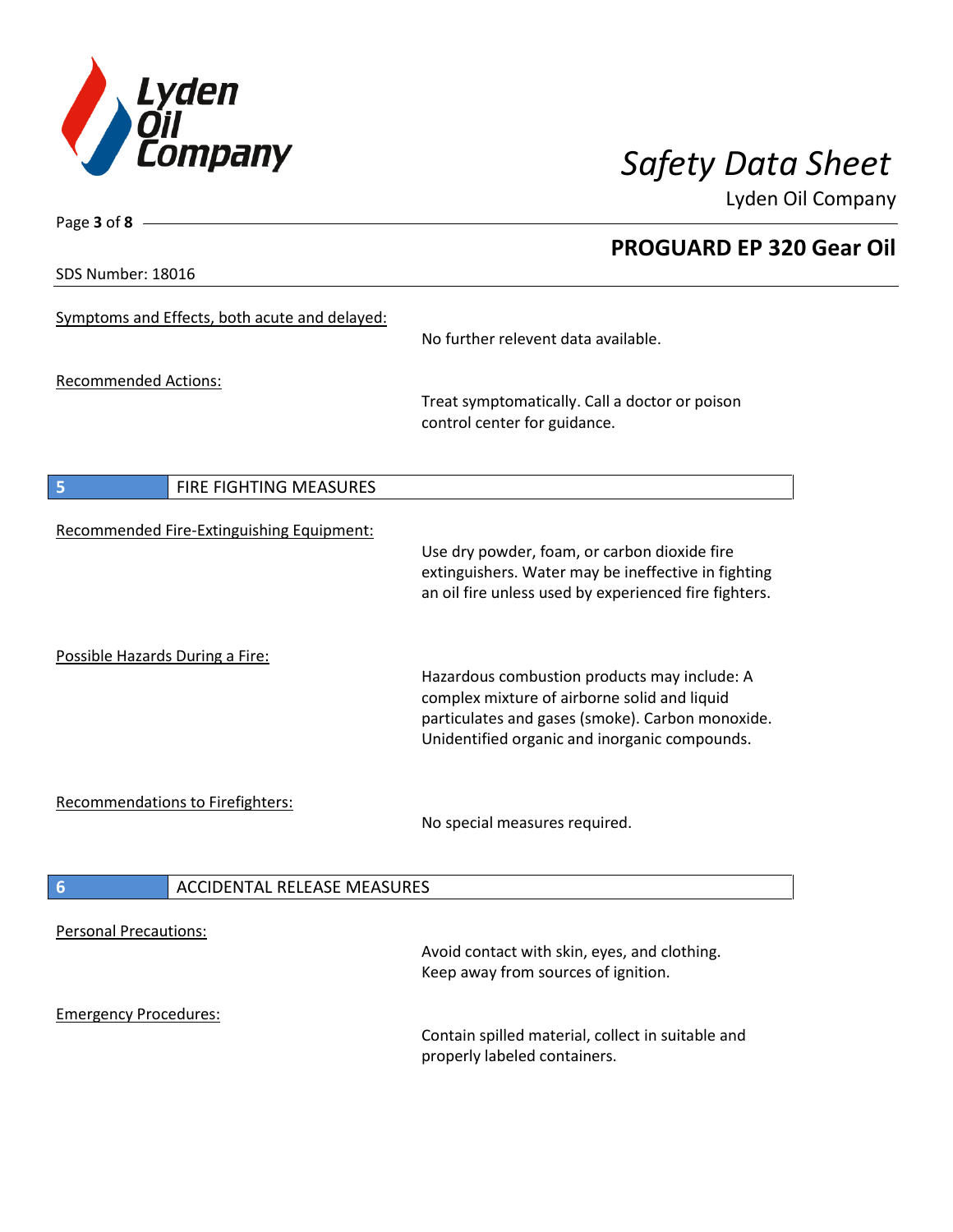

| Page 4 of 8 -                     |                                                                                                                     |
|-----------------------------------|---------------------------------------------------------------------------------------------------------------------|
|                                   | <b>PROGUARD EP 320 Gear Oil</b>                                                                                     |
| SDS Number: 18016                 |                                                                                                                     |
| <b>Environmental Precautions:</b> |                                                                                                                     |
|                                   | Do not allow to reach sewage system or any water                                                                    |
|                                   | course.                                                                                                             |
|                                   | Do not allow to enter ground waters.                                                                                |
| Cleanup Procedures:               |                                                                                                                     |
|                                   | Pick up excess with inert absorbant material.                                                                       |
|                                   |                                                                                                                     |
| HANDLING AND STORAGE<br>7         |                                                                                                                     |
| <b>Handling Precautions:</b>      |                                                                                                                     |
|                                   | Handle with care and avoid spillage on the floor.<br>Do not cut, weld, drill, grind, braze, or solder<br>container. |
|                                   |                                                                                                                     |
| <b>Storage Requirements:</b>      | Keep container tightly sealed.                                                                                      |
|                                   | Keep away from sources of ignition.                                                                                 |
| $\boldsymbol{8}$                  |                                                                                                                     |
|                                   | EXPOSURE CONTROLS / PERSONAL PROTECTION                                                                             |
| <b>Exposure Limits:</b>           | -64742-65-0 Distillates (petroleum), solvent-dewaxed heavy paraffinic (10-20%):                                     |
|                                   | ACGIH TLV - Long-term value: 5mg/m <sup>3</sup><br>OSHA PEL - Long-term value: 5mg/m <sup>3</sup>                   |
|                                   |                                                                                                                     |
| <b>Engineering Controls:</b>      | All ventilation should be designed in accordance                                                                    |
|                                   | with OSHA standard (29 CFR 1910.94).                                                                                |
| Personal Protective Equipment:    |                                                                                                                     |
|                                   | Wash hands before breaks and at the end of work.                                                                    |
|                                   | Use safety glasses and gloves.                                                                                      |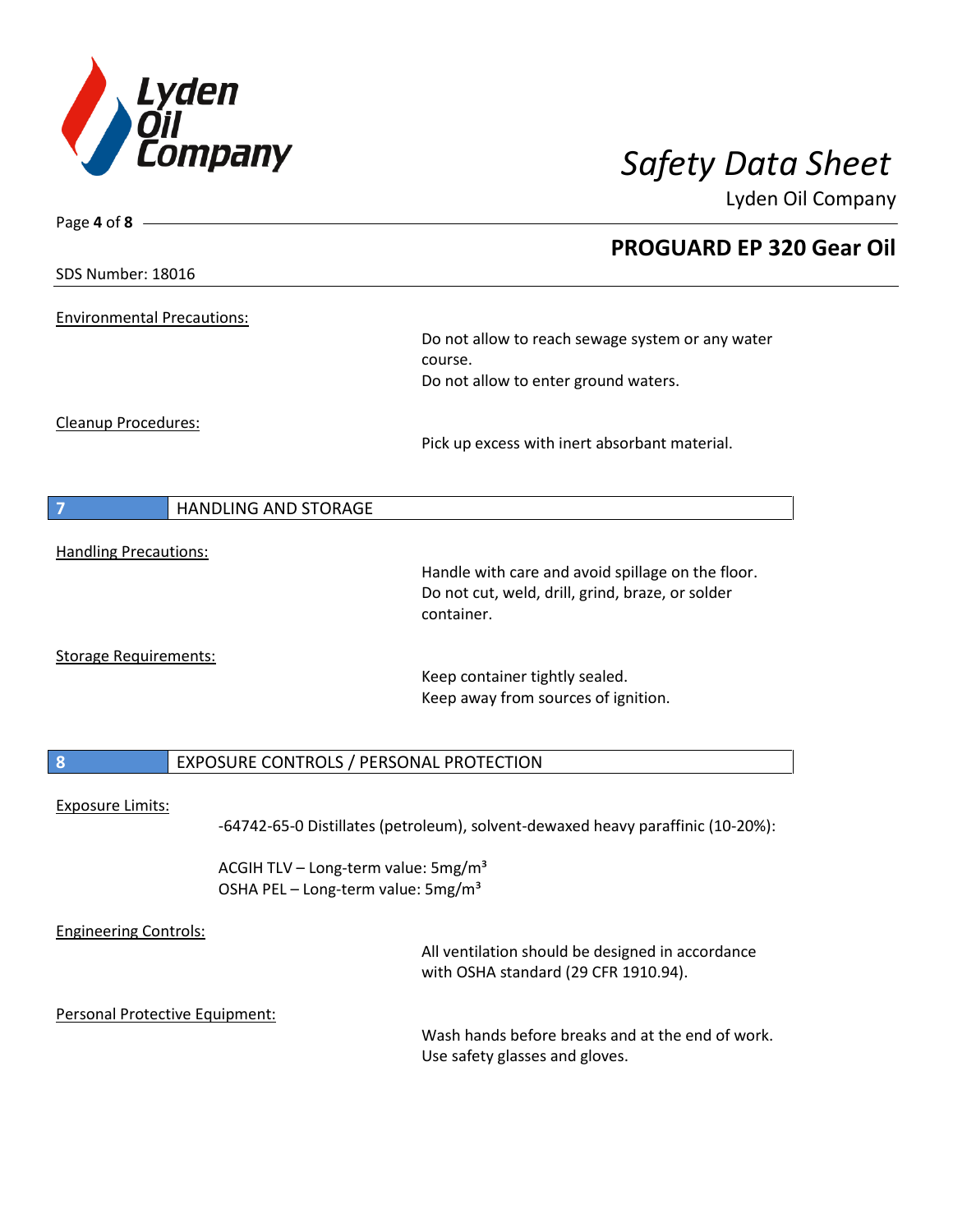

SDS Number: 18016

Page **5** of **8**

## **PROGUARD EP 320 Gear Oil**

| Color:                        | Amber                                        |
|-------------------------------|----------------------------------------------|
| <b>Physical State:</b>        | Liquid                                       |
| Odor:                         | Data not available                           |
| <b>Odor Threshold:</b>        | Data not available                           |
| pH:                           | Data not available                           |
| <b>Melting Point:</b>         | Data not available                           |
| <b>Boiling Point:</b>         | Data not available                           |
| <b>Boiling Range:</b>         | Data not available                           |
| Flash Point:                  | 212.8° C / 415° F (COC method)               |
| <b>Evaporation Rate:</b>      | Data not available                           |
| Flammability:                 | Data not available                           |
| Flammability Limits:          | Data not available                           |
| Vapor Pressure:               | Data not available                           |
| Vapor Density:                | Data not available                           |
| <b>Relative Density:</b>      | 7.40 pounds per gallon at 60°F               |
| Solubilities:                 | Insoluble in water                           |
| <b>Partition Coefficient:</b> | Data not available                           |
| Auto-Ignition Temperature:    | Data not available                           |
| Decomposition Temperature:    | Data not available                           |
| Viscosity:                    | 320 mm <sup>2</sup> /sec (kinematic at 40°C) |
|                               |                                              |

**9** PHYSICAL AND CHEMICAL PROPERTIES

| 10 | STABILITY AND REACTIVITY |
|----|--------------------------|
|    |                          |

| Stability:                  | Stable under normal conditions.                                  |
|-----------------------------|------------------------------------------------------------------|
| Reactivity:                 | Not reactive under normal conditions.                            |
| Conditions to Avoid:        | Extreme temperature, sparks, open flame, and<br>direct sunlight. |
| <b>Hazardous Reactions:</b> | No known hazardous reactions.                                    |
| Incompatible Materials:     | No further relevant information available.                       |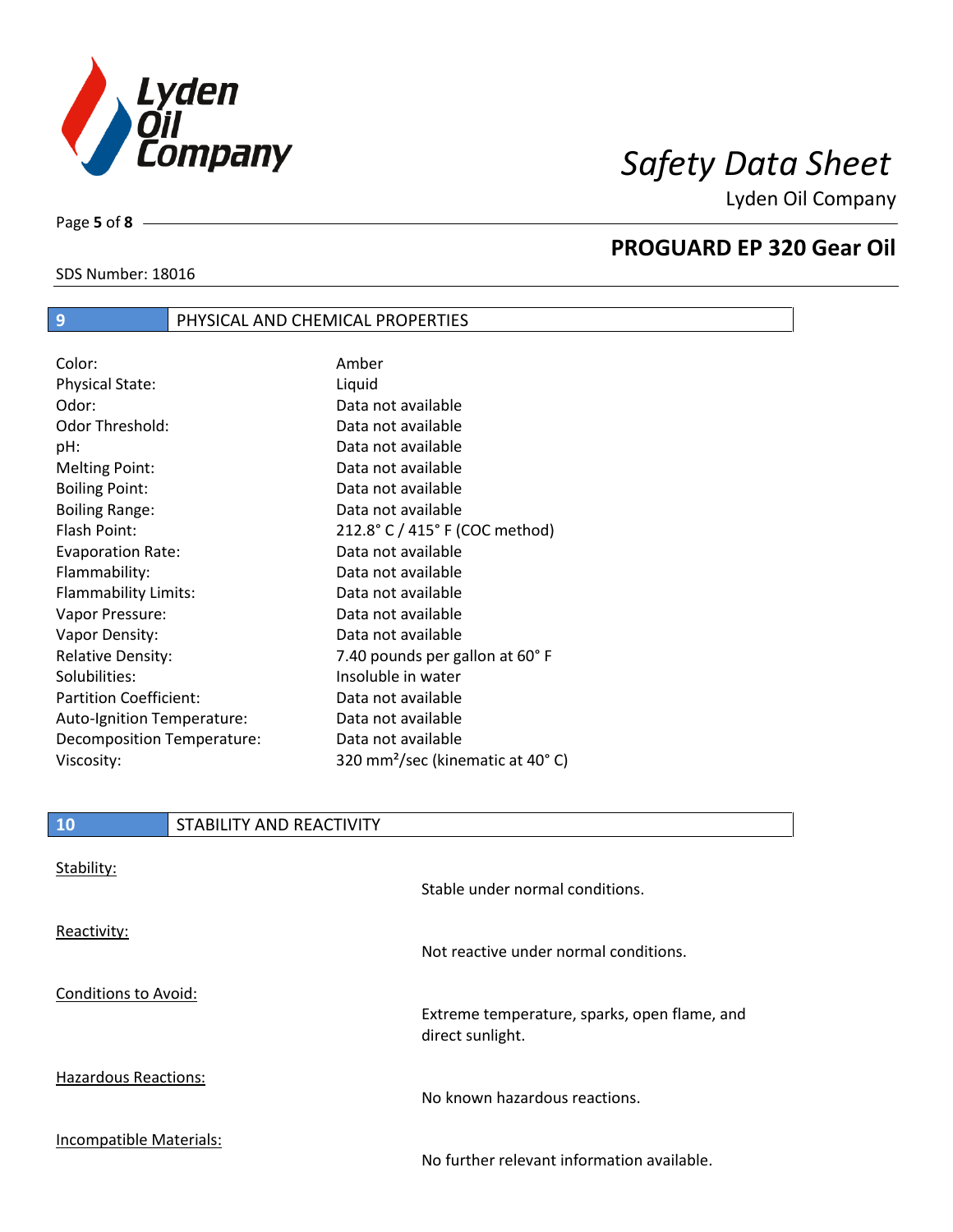

**PROGUARD EP 320 Gear Oil**

Lyden Oil Company

SDS Number: 18016

Page **6** of **8**

Decomposition Products:

Hazardous decomposition products are not expected to form.

| 11                           | <b>TOXICOLOGICAL INFORMATION</b>    |                                                                                                                                                                           |
|------------------------------|-------------------------------------|---------------------------------------------------------------------------------------------------------------------------------------------------------------------------|
| Routes of Exposure:          |                                     | Skin and eye contact are the primary routes of<br>exposure although exposure may occur following<br>accidental ingestion.                                                 |
| <b>Exposure Effects:</b>     |                                     | Repeated skin contact may cause dermatitis or an<br>oil acne.                                                                                                             |
| <b>Measures of Toxicity:</b> |                                     | <b>Component Acute Toxicity Estimates:</b>                                                                                                                                |
|                              |                                     | Residual oils, petroleum, solvent dewaxed:                                                                                                                                |
|                              | Carcinogenic/Mutagenic Precautions: | Oral LD50: >5000 mg/kg (rat)<br>Dermal LD50: >2000 mg/kg (rabbit)<br>Inhalative LC50: 2.18 mg/l (4 hours) (rat)<br>Non-carcinogenic and not expected to be<br>mutagentic. |
| 12                           | <b>ECOLOGICAL INFORMATION</b>       |                                                                                                                                                                           |

Ecological Precautions:

Avoid exposing to the environment.

Ecological Effects:

No specific environmental or aquatic data available.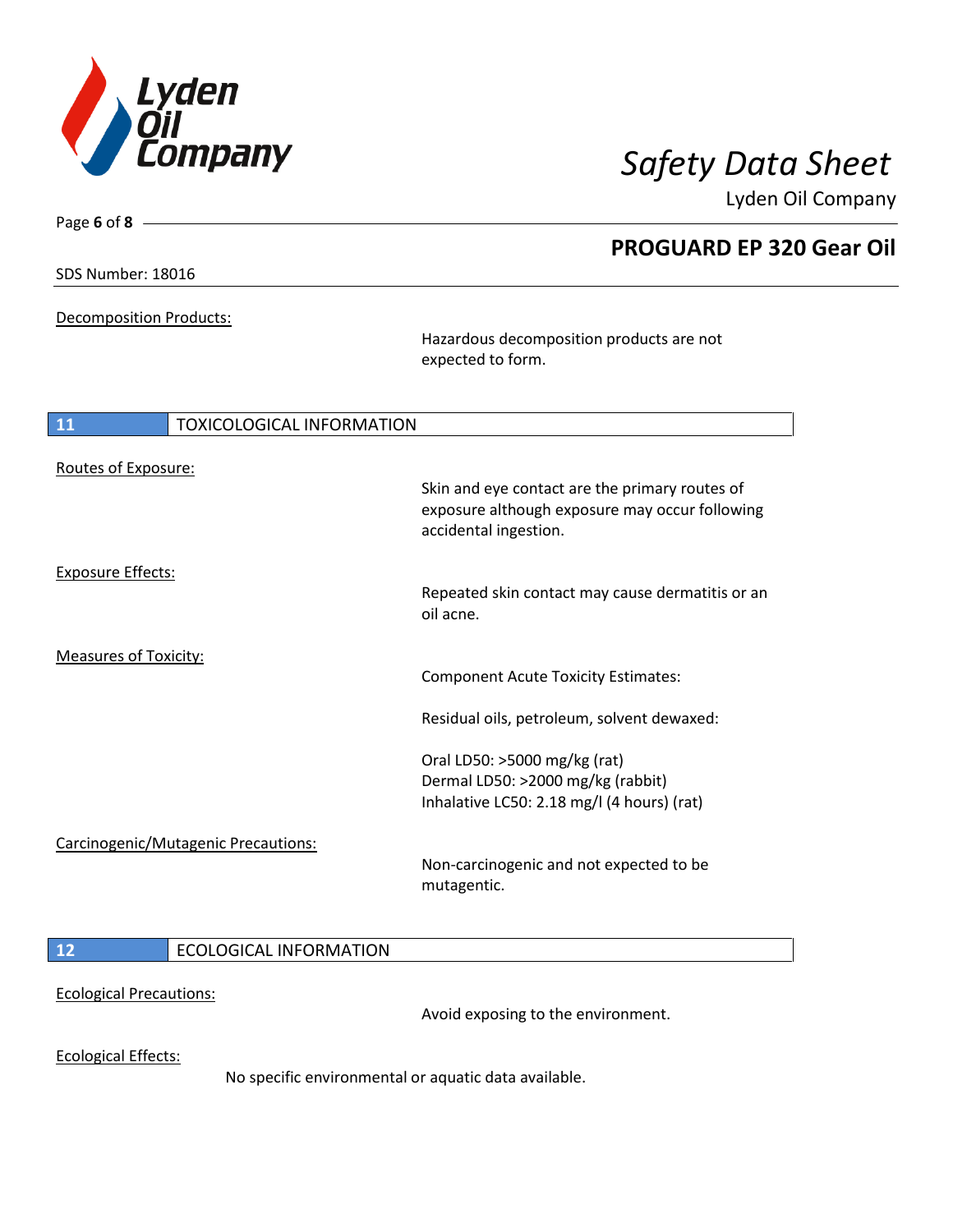

**PROGUARD EP 320 Gear Oil**

Lyden Oil Company

SDS Number: 18016

Page **7** of **8**

| 13                                                                                                | <b>DISPOSAL CONSIDERATIONS</b>                                                       |                                                                                             |
|---------------------------------------------------------------------------------------------------|--------------------------------------------------------------------------------------|---------------------------------------------------------------------------------------------|
| Disposal Methods:                                                                                 |                                                                                      | Dispose of waste material in accordance with all<br>local, state, and federal requirements. |
| <b>Disposal Containers:</b>                                                                       |                                                                                      | Use properly approved container for disposal.                                               |
| <b>Special Precautions:</b>                                                                       |                                                                                      | Do not flush to surface waters or drains.                                                   |
| 14                                                                                                | <b>TRANSPORT INFORMATION</b>                                                         |                                                                                             |
| <b>UN Number:</b><br><b>UN Shipping Name:</b><br><b>Transport Hazard Class:</b><br>Packing Group: | Data not available<br>Data not available<br>Data not available<br>Data not available |                                                                                             |
| <b>Environmental Hazards:</b>                                                                     |                                                                                      | Data not available                                                                          |
| <b>Bulk Transport Guidance:</b>                                                                   |                                                                                      | Data not available                                                                          |
| <b>Special Precautions:</b>                                                                       |                                                                                      | Not regulated by DOT.                                                                       |
|                                                                                                   |                                                                                      |                                                                                             |

**REGULATORY INFORMATION** 

This material and all of its components are listed on the Inventory of Existing Chemical Substances under the Toxic Substances Control Act.